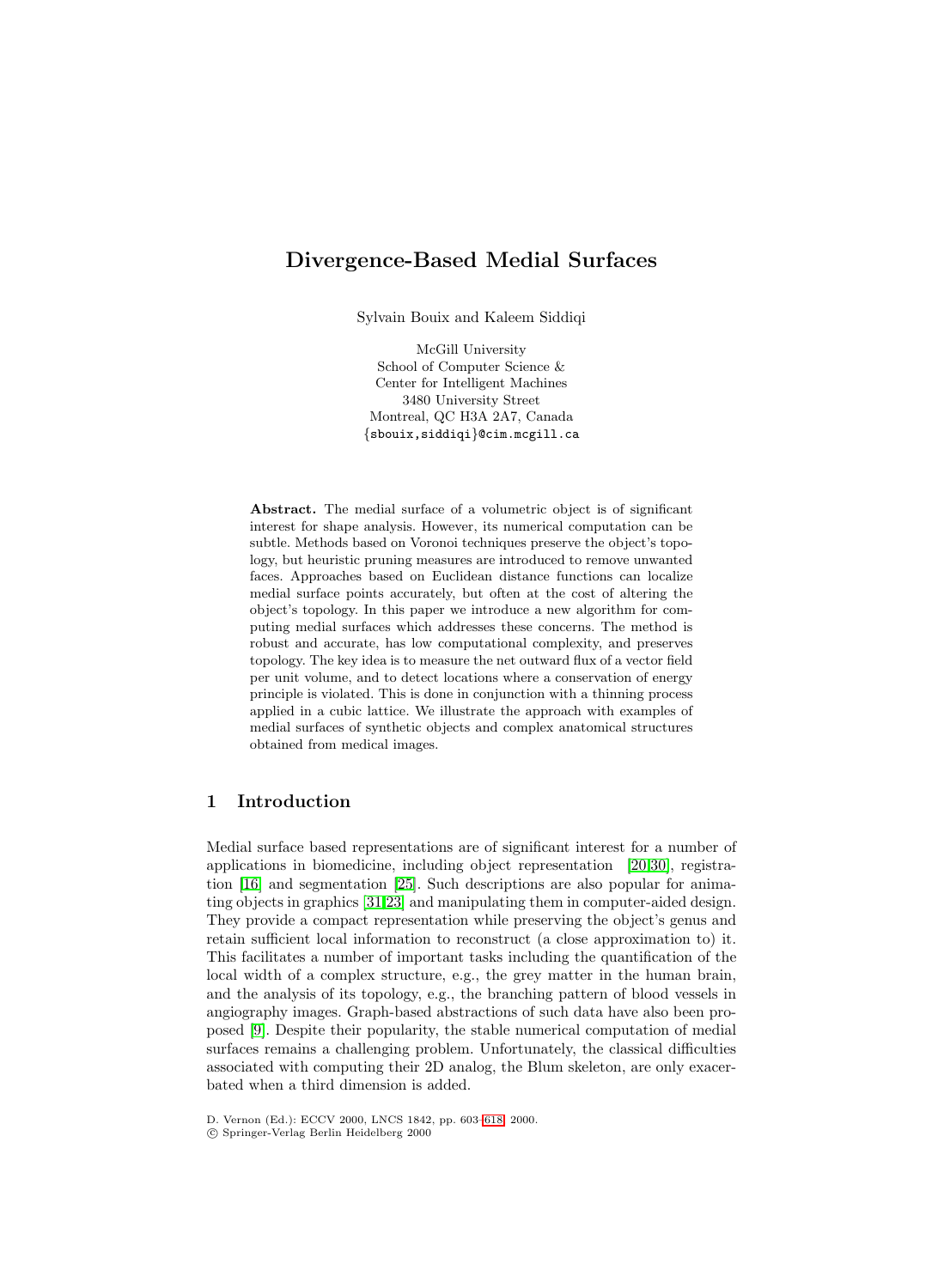#### **1.1 Background**

The 2D skeleton of a closed set  $A \subset \mathcal{R}^2$  is the locus of centers of maximal open discs contained within the complement of the set [\[5\]](#page-14-0). An open disc is maximal if there exists no other open disc contained in the complement of A that properly contains the disc. The medial surface of a closed set  $A \subset \mathbb{R}^3$  is defined in an analogous fashion as the locus of centers of maximal open spheres contained in the complement of the set. It is often referred to as the 3D skeleton, though this term is misleading since it is in fact comprised of a collection of 3D points, curves and surfaces [\[3\]](#page-14-0). Whereas the above definition is quite general, in the current context we shall assume that the closed set  $A$  is the bounding surface of a volumetric object. Hence, this set will have two complementary medial surfaces, one inside the volume and the other outside it. In most cases we shall be referring to the former, though the development applies to both.

Interest in the medial surface as a representation for a volumetric object stems from a number of useful properties: i) it is a thin set, i.e., it contains no interior points, ii) it is homotopic to the volume, iii) it is invariant under Euclidean transformations of the volume (rotations and translations), and iv) given the radius of the maximal inscribed sphere associated which each medial surface point, the volumetric object can be reconstructed exactly. Hence, it provides a compact representation while preserving the object's genus and making certain properties explicit, such as its local width.

Approaches to computing skeletons and medial surfaces can be broadly organized into three classes. First, methods based on thinning attempt to realize Blum's grassfire formulation [\[5\]](#page-14-0) by peeling away layers from an object, while retaining special points [\[2,14,19\]](#page-14-0). It is possible to define erosion rules in a lattice such that the topology of the object is preserved. However, these methods are quite sensitive to Euclidean transformations of the data and typically fail to localize skeletal or medial surface points accurately. As a consequence, only a coarse approximation to the object is usually reconstructed [\[19,4,14\]](#page-14-0).

Second, it has been shown that under appropriate smoothness conditions, the vertices of the Voronoi diagram of a set of boundary points converges to the exact skeleton as the sampling rate increases [\[24\]](#page-15-0). This property has been exploited to develop skeletonization algorithms in 2D [\[21\]](#page-15-0), as well as extensions to 3D [\[26,](#page-15-0) [27\]](#page-15-0). The dual of the Voronoi diagram, the Delaunay triangulation (or tetrahedralization in 3D) has also been used extensively. Here the skeleton is defined as the locus of centers of the circumscribed spheres of each tetraheda  $[12,20]$  $[12,20]$ . Both types of methods preserve topology and accurately localize skeletal or medial surface points, provided that the boundary is sampled densely. Unfortunately, however, the techniques used to prune faces and edges which correspond to small perturbations of the boundary are typically based on heuristics. In practice, the results are not invariant under Euclidean transformations and the optimization step, particularly in 3D, can have a high computational complexity [\[20\]](#page-15-0).

A third class of methods exploits the fact that the locus of skeletal or medial surface points coincides with the singularities of a *Euclidean distance function* to the boundary. These approaches attempt to detect local maxima of the distance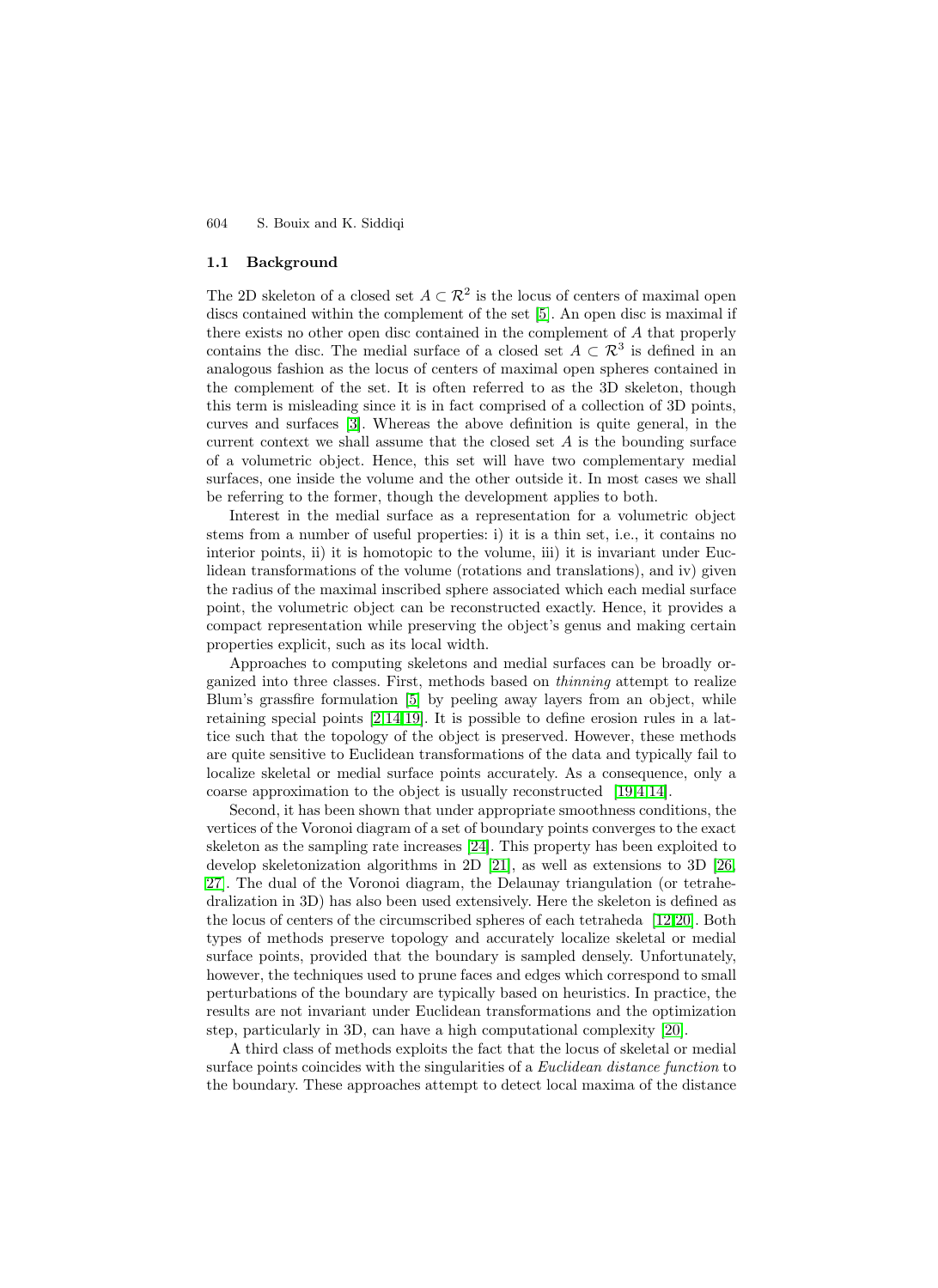<span id="page-2-0"></span>function, or the corresponding discontinuities in its derivatives [\[1,15,13\]](#page-14-0). The numerical detection of these singularities is itself a non-trivial problem; whereas it may be possible to localize them, ensuring homotopy with the original object is difficult.

In recent work we observed that the grassfire flow leads to a hamilton-jacobi equation, which by nature is conservative in the smooth regime of its underlying phase space [\[29\]](#page-15-0). Hence, we suggested that a measurement of the net outward flux per unit volume of the gradient vector field of the Euclidean distance function could be used to associate locations where a conservation of energy principle was violated with medial surface points [\[28\]](#page-15-0). Unfortunately, in practice, the resulting medial surface was not guaranteed to preserve the topology of the object, since the flux computation was a purely local operation. The main contribution of the current paper is the combination of the flux measurement with a homotopy preserving thinning process applied in a cubic lattice. The method is robust and accurate, has low computational complexity and is now guaranteed to preserve topology. There are other promising recent approaches which combine aspects of thinning, Voronoi diagrams and distance functions [\[18](#page-14-0)[,33](#page-15-0)[,8](#page-14-0)[,32\]](#page-15-0). In spirit, our method is closest to that of  $[18]$ <sup>1</sup> but is grounded in principles from physics. We illustrate the algorithm with a number of examples of medial surfaces of synthetic objects and complex anatomical structures obtained from medical images.

### **2 Hamiltonian Medial Surfaces**

We shall first review the hamilton-jacobi formulation used to simulate the eikonal equation as well as detect singularities in [\[29,28\]](#page-15-0). Consider the grassfire flow

$$
\frac{\partial S}{\partial t} = \mathcal{N} \tag{1}
$$

acting on a 3D surface S, such that each point on its boundary is moving with unit speed in the direction of the inward normal  $N$ . In physics, such equations are typically solved by looking at the evolution of the phase space of an equivalent Hamiltonian system. Since Hamiltonian systems are conservative, the locus of skeletal points (in 2D) or medial surface points (in 3D) coincides with locations where a conservation of energy principle is violated. This loss of energy can be used to formulate a natural criterion for detecting singularities of the distance function.

In more formal terms, let D be the Euclidean distance function to the initial surface  $S_0$ . The magnitude of its gradient,  $\|\nabla D\|$ , is identical to 1 in its smooth regime. With  $\mathbf{q} = (x, y, z)$ ,  $\mathbf{p} = (D_x, D_y, D_z)$ , associate to the surface  $S \subset \mathbb{R}^3$ , evolving according to Eq. 1, the surface  $\tilde{C} \subset \mathbb{R}^6$  given by  $\tilde{C} := \{ (x, y, z, D_x, D_y, D_z) : (x, y, z) \in S, D_x^2 + D_y^2 + D_z^2 = 1, \mathbf{p} \cdot \dot{\mathbf{q}} = 1 \}.$ 

<sup>1</sup> Malandain and Fernandez-Vidal use a heuristic estimation of the singularities of a distance function to obtain an initial skeleton or medial surface, and then perform a topological reconstruction to ensure homotopy with the original shape.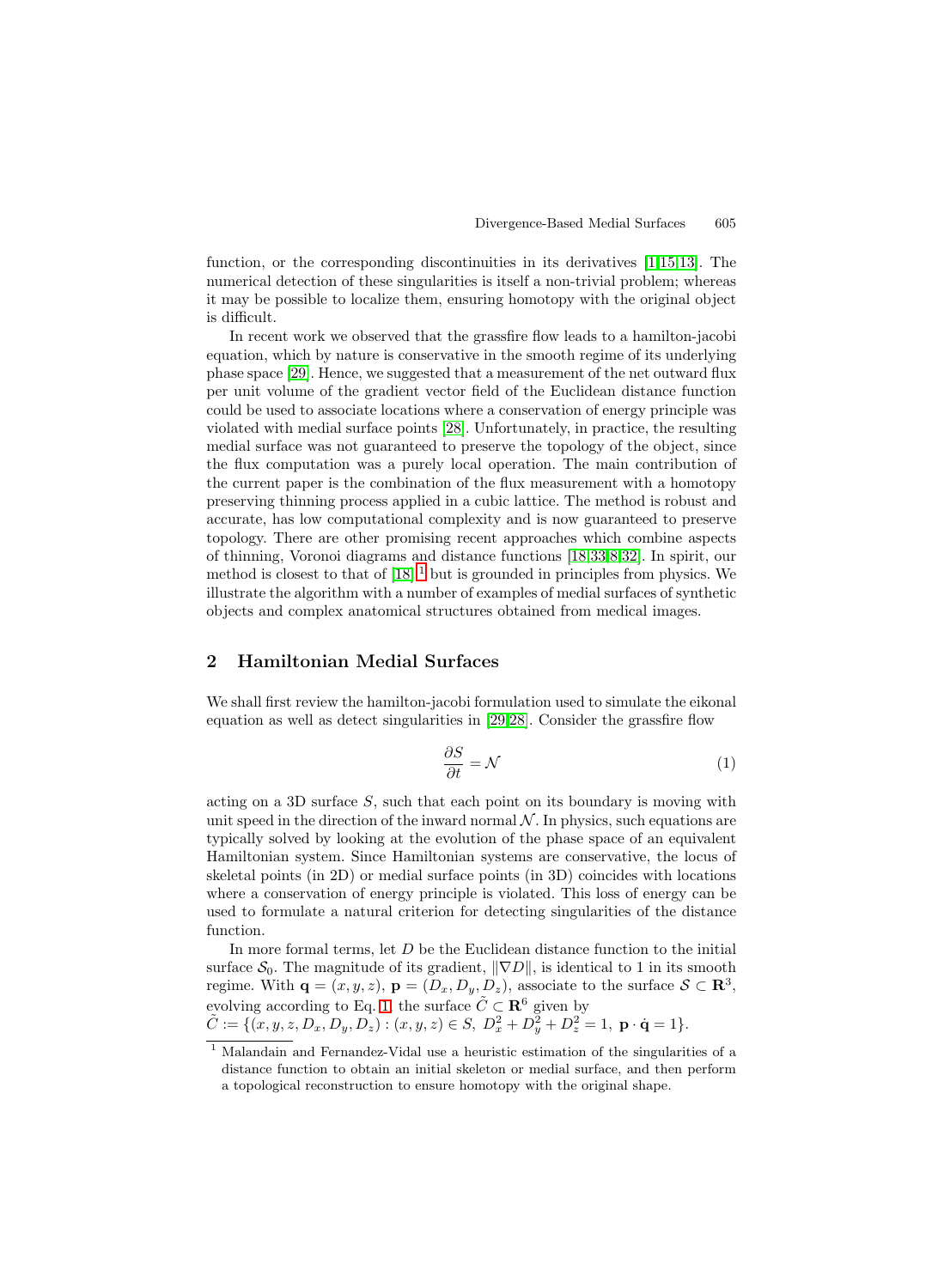<span id="page-3-0"></span>The Hamiltonian function obtained by applying a Legendre transformation to the Lagrangian  $L = ||\dot{q}||$  is given by

$$
H = \mathbf{p} \cdot \dot{\mathbf{q}} - L = 1 - (D_x^2 + D_y^2 + D_z^2)^{\frac{1}{2}}.
$$

The associated Hamiltonian system is:

$$
\dot{\mathbf{p}} = -\frac{\partial H}{\partial \mathbf{q}} = (0, 0, 0), \qquad \dot{\mathbf{q}} = \frac{\partial H}{\partial \mathbf{p}} = -(D_x, D_y, D_z). \tag{2}
$$

 $\tilde{C}$  can be evolved under this system of equations, with  $\tilde{C}(t) \subset \mathbb{R}^6$  denoting the resulting (contact) surface. The projection of  $\tilde{C}(t)$  onto  $\mathbb{R}^3$  will then give the parallel evolution of S at time t,  $S(t)$ . Note that the interpretation of Eq. 2 is quite intuitive: the gradient vector field **p** does not change with time, and points on the boundary of the surface move in the direction of the inward normal with unit velocity.

It is straightforward to show that all Hamiltonian systems are conservative [\[22,](#page-15-0) p. 172]:

**Theorem 1.** The total energy  $H(\mathbf{p}, \mathbf{q})$  of the Hamiltonian system (2) remains constant along trajectories of (2).

**Proof.** The total derivative of  $H(\mathbf{p}, \mathbf{q})$  along a trajectory  $\mathbf{p}(t)$ ,  $\mathbf{q}(t)$  of (2) is given by

$$
\frac{dH}{dt} = \frac{\partial H}{\partial \mathbf{p}} \cdot \dot{\mathbf{p}} + \frac{\partial H}{\partial \mathbf{q}} \cdot \dot{\mathbf{q}} = \frac{\partial H}{\partial \mathbf{p}} \cdot \frac{\partial H}{\partial \mathbf{q}} - \frac{\partial H}{\partial \mathbf{p}} \cdot \frac{\partial H}{\partial \mathbf{q}} = 0.
$$

Thus  $H(\mathbf{p}, \mathbf{q})$  is constant along any trajectory of (2).

The analysis carried out thus far applies under the assumption of a central field of extremals such that trajectories of the Hamiltonian system do not intersect. Conversely, when trajectories intersect, the conservation of energy principle will be violated (energy will be absorbed). This loss of energy can be used to formulate a robust and efficient algorithm for detecting singularities of the distance function D, which correspond to medial surface points.

The key is to measure the flux of the vector field **q**˙ , which is analogous to the flow of an incompressible fluid such as water. Note that for a volume with an enclosed surface, an excess of outward or inward flow through the surface indicates the presence of a source, or a sink, respectively, in the volume. The latter case is the one we are interested in, and the net outward flux is related to the divergence of the vector field. More specifically, the divergence of a vector field at a point,  $div(\dot{q})$ , is defined as the net outward flux per unit volume, as the volume about the point shrinks to zero:

$$
\operatorname{div}(\dot{\mathbf{q}}) \equiv \lim_{\Delta v \to 0} \frac{\int_{\mathbf{S}} \langle \dot{\mathbf{q}}, \mathcal{N} \rangle \, \mathrm{d}\mathbf{s}}{\Delta v} \tag{3}
$$

Here  $\Delta v$  is the volume, S is its surface and N is the outward normal at each point on its surface. This definition can be shown to be equivalent to the classical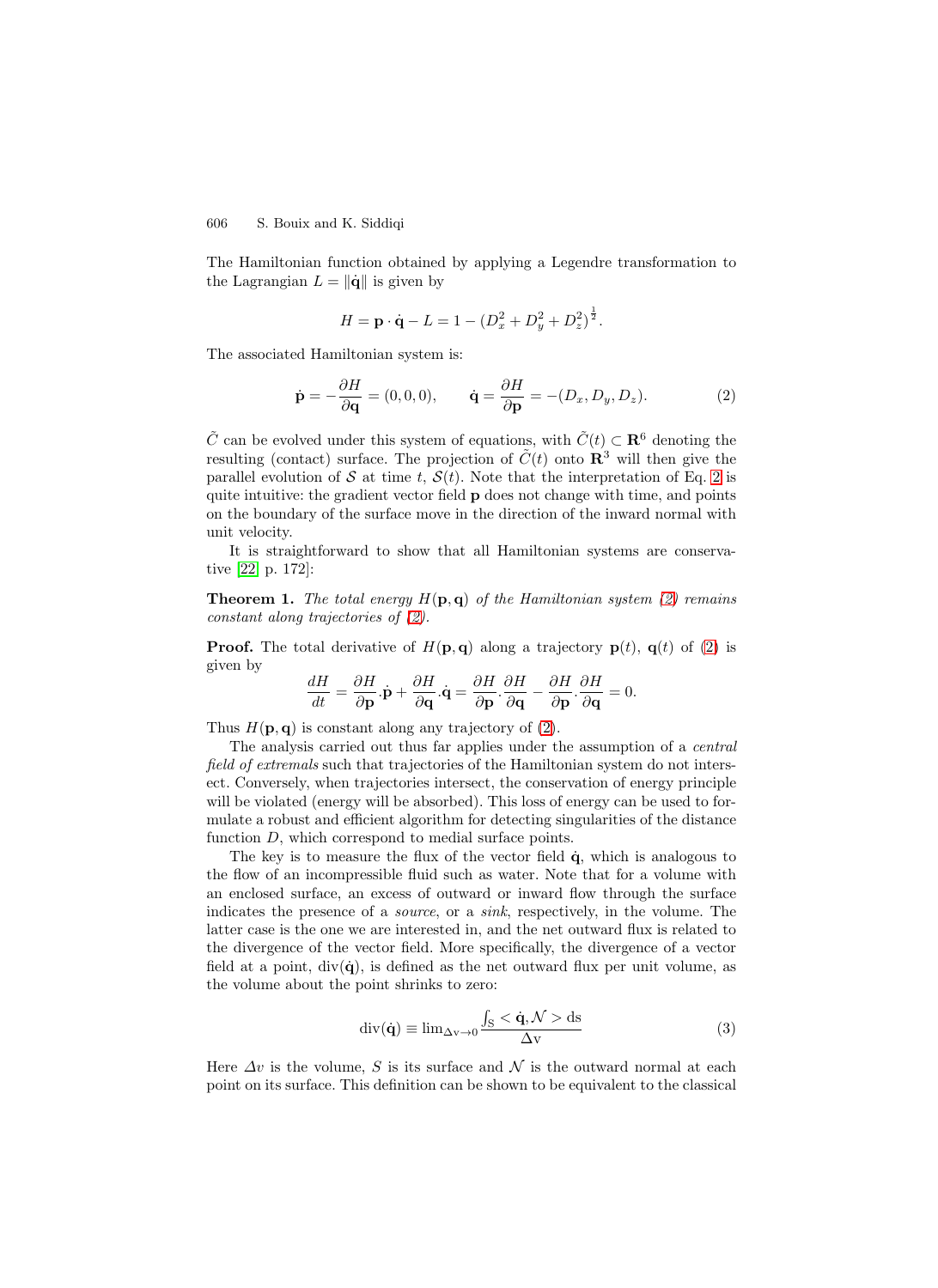<span id="page-4-0"></span>definition of divergence as the sum of the partial derivatives with respect to each of the vector field's component directions:

$$
\operatorname{div}(\dot{\mathbf{q}}) = \frac{\partial q_{x_1}}{\partial x_1} + \dots + \frac{\partial q_{x_n}}{\partial x_n} \tag{4}
$$

However, Eq. 4 cannot be used at points where the vector field is singular, and hence is not differentiable. These are precisely the points we are interested in, and Eq. [3](#page-3-0) offers significant advantages for detecting medial surface points. In particular, the numerator, which represents the net outward flux of the vector field through the surface which bounds the volume, is an index computation on the vector field. It is not surprising that this is numerically much more stable than the estimation of derivatives in the vicinity of singularities. Via the divergence theorem,

$$
\int_{v} \operatorname{div}(\dot{\mathbf{q}}) \mathrm{dv} \equiv \int_{S} <\dot{\mathbf{q}}, \mathcal{N} > \operatorname{ds}.
$$
 (5)

Hence, the net outward flux through the surface which bounds a finite volume is just the volume integral of the divergence of the vector field within that volume. Locations where the flux is negative, and hence energy is lost, correspond to sinks or medial surface points.

We now have a robust method for localizing medial surface points by discretizing Eq. 5, and thresholding to select points with negative total outward flux. However, since the computation is local, global properties such as the preservation of the object's topology, are not ensured. In our earlier work we have observed that the method gives accurate medial surfaces, but that as the threshold is varied new holes or cavities may be introduced and the medial surface may get disconnected [\[28\]](#page-15-0). The remedy, as we shall now show, is to introduce additional criteria along the lines of those incorporated in [\[18\]](#page-14-0), to ensure that the medial surface is homotopic to the original object.

## **3 Homotopy Preserving Medial Surfaces**

Our goal is to combine the divergence computation with a thinning process acting in the cubic lattice, such that as many points as possible are removed without altering the object's topology. A point is called a *simple* point if its removal does not change the topology of the object. Hence in 3D, its removal must not disconnect the object, create a hole, or create a cavity. We shall adopt a formal definition of a simple point introduced by Malandain et al. [\[17\]](#page-14-0). First we review a few basic concepts in digital topology.

#### **3.1 Digital Topology**

In 3D digital topology, the input is a binary (foreground and background) image stored in a 3D array. We shall consider only cubic lattices, where a point is viewed as a unit cube with 6 faces, 12 edges and 8 vertices. For each point, three types of neighbors are defined: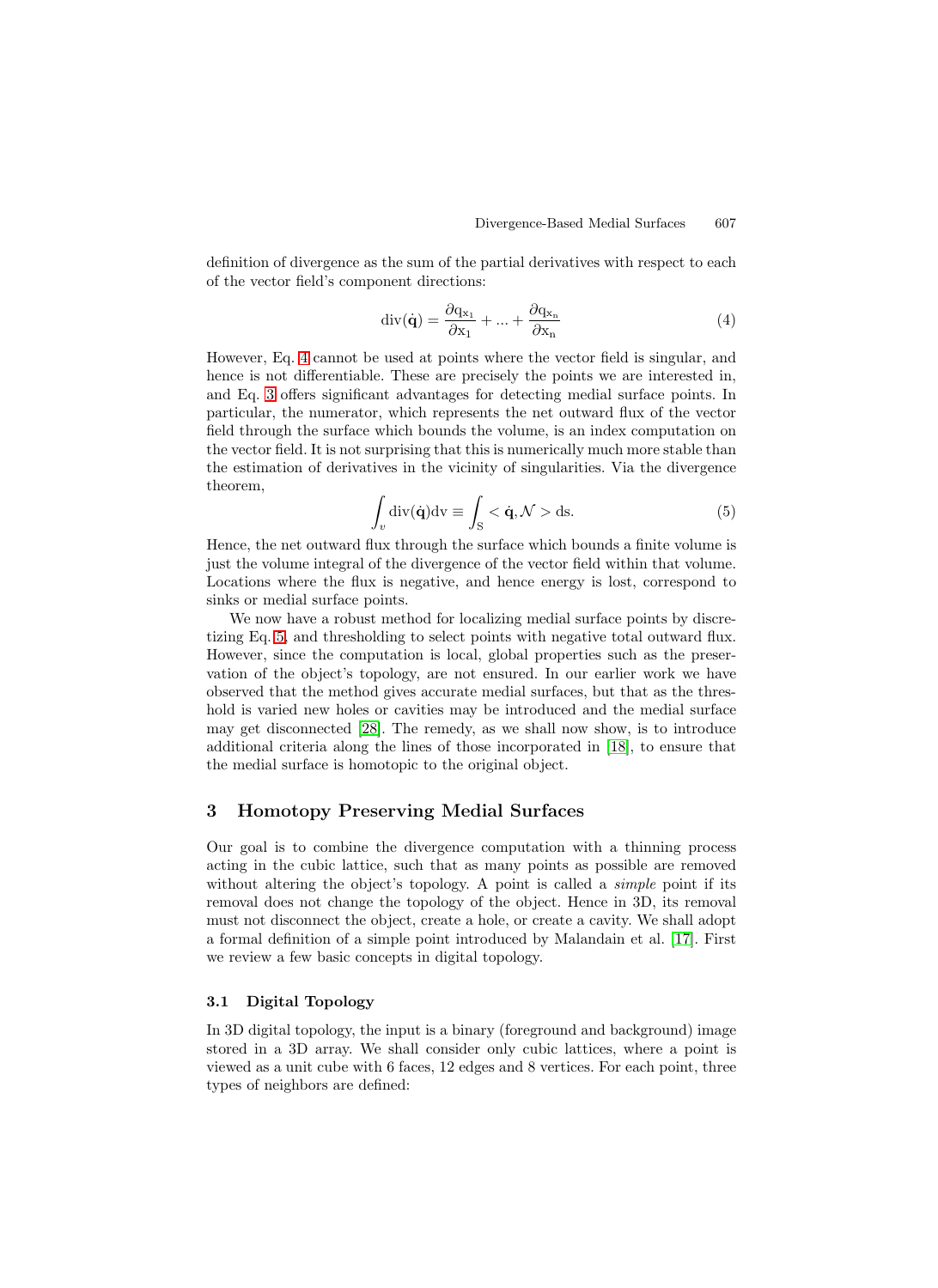

**Fig. 1.** 6-neighborhoods, 18-neighborhoods and 26-neighborhoods in a cubic lattice.

- **–** 6-neighbors: two points are 6-neighbors if they share a face,
- **–** 18-neighbors: two points are 18-neighbors if they share a face or an edge, and
- **–** 26-neighbors: two points are 26-neighbors if they share a face, an edge or a vertex.

The above definitions induce three types of connectivity, denoted *n-connectivity*, where  $n \in \{6, 18, 26\}$ , as well as three different *n*-neighborhoods for x, called  $N_n(x)$  (see Figure 1). A n-neighborhood without its central point is defined as  $N_n^* = N_n(x)\backslash\{x\}.$  A few more definitions are needed to characterize simple points:

- $-$  An object A is *n*-*adjacent* to an object B, if there exist two points  $x \in A$ and  $y \in B$  such that x is an n-neighbor of y.
- $-$  A *n-path* from  $x_1$  to  $x_k$  is a sequence of points  $x_1, x_2, ..., x_k$ , such that for all  $x_i, 1 \leq i \leq k$ ,  $x_{i-1}$  is n-adjacent to  $x_i$ .
- **–** An object represented by a set of points O is n-connected, if for every pair of points  $(x_i, x_j) \in O \times O$ , there is a n-path from  $x_i$  to  $x_j$ .

Based on these definitions, Malandain et al. provide a topological classifica-tion of a point x in a cubic lattice by computing two numbers [\[17\]](#page-14-0): i)  $C^*$ : the number of 26-connected components 26-adjacent to x in  $O \cap N^*_{26}$ , and ii)  $\bar{C}$ : the number of 6-connected components 6-adjacent to x in  $\overline{O} \cap N_{18}$ . An important result with respect to our goal of thinning is that if  $C^* = 1$  and  $\overline{C} = 1$ , the point is simple, and hence removable. When ensuring homotopy is the only concern, simple points can be removed sequentially until no more simple points are left. The resulting set will be thin and homotopic to the shape. However, the relationship to the medial surface will be uncertain since the locus of surviving points will depend entirely on the order in which the simple points have been removed. In the current context, we have derived a natural criterion for ordering the thinning, based on the divergence of the gradient vector field of the Euclidean distance function.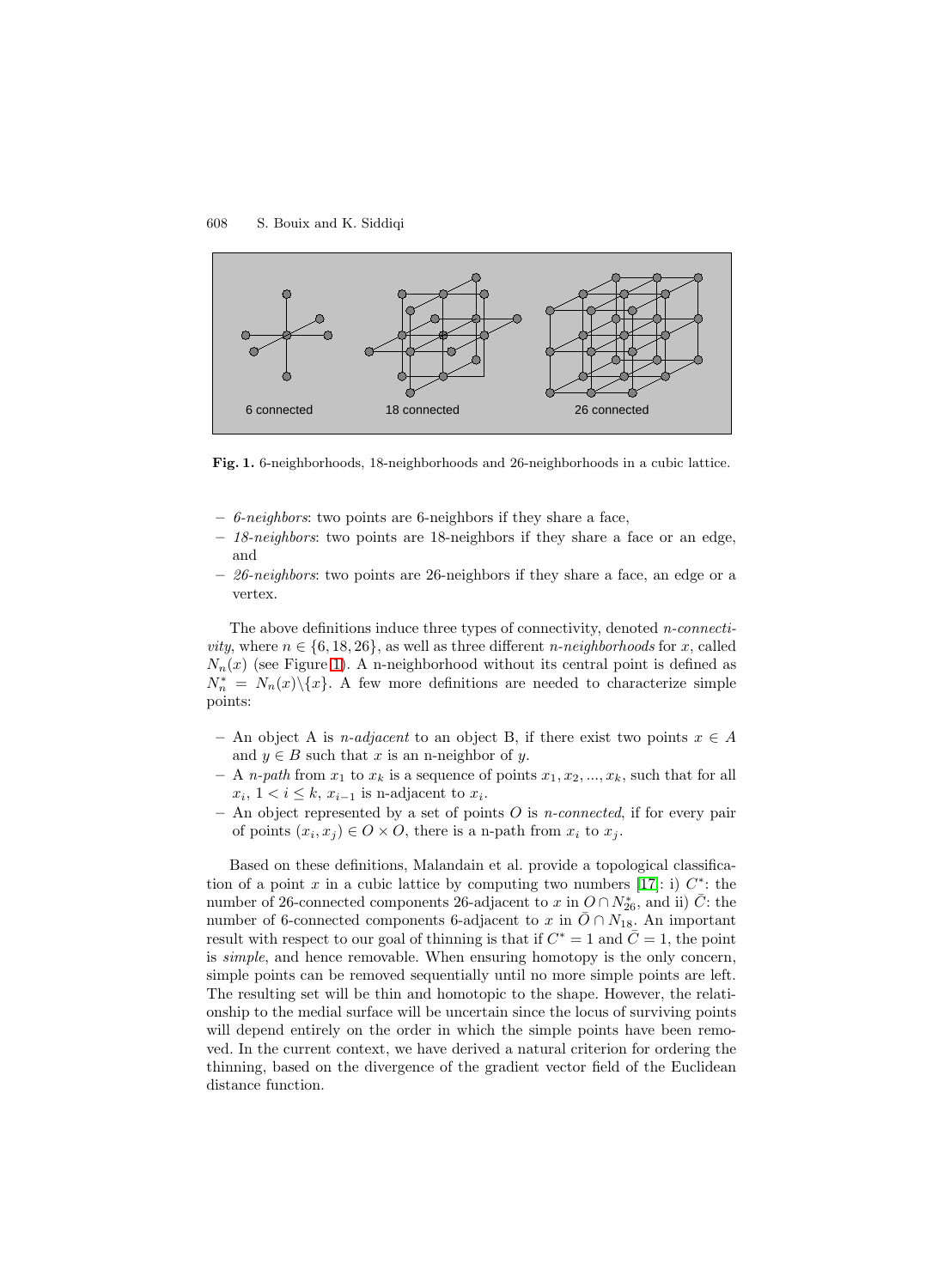<span id="page-6-0"></span>

**Fig. 2.** An endpoint is defined as the end of a 6-connected curve or the corner or rim of a 6-connected surface in 3D. For each configuration, there exists at least one plane in which the point has at least three background 6-neighbors.

#### **3.2 Divergence-Ordered Thinning**

Recall from Section [2,](#page-2-0) that a conservation of energy principle is violated at medial surface points. The total outward flux of the gradient vector field of the Euclidean distance function is negative at such points, since they correspond to sinks.<sup>2</sup> More importantly, the magnitude of the total outward flux is proportional to the amount of energy absorbed, and hence provides a natural measure of the "strength" of a medial surface point, which we shall use for numerical computations. The essential idea is to order the thinning such that the weakest points are removed first, and to stop the process when all surviving points are not simple, or have a total outward flux below some chosen (negative) value, or both. This will accurately localize the medial surface, and also ensure homotopy with the original object. Unfortunately the result is not guaranteed to be a thin set, i.e., one without an interior.

One way of satisfying this last constraint is to define an appropriate notion of an endpoint in a cubic lattice. Such a point would correspond to the endpoint of a curve, or a point on the rim of a surface, in 3D. The thinning process would proceed as before, but the threshold criterion for removal would be applied only to endpoints. Hence, all surviving points which are not endpoints would not be simple, and the result would be a thin set.

To facilitate this task, we shall restrict our definition of an endpoint to a 6-connected neighborhood. In other words, an endpoint is either the end of a

<sup>2</sup> Conversely, medial surface points of the background correspond to sources, with positive total outward flux.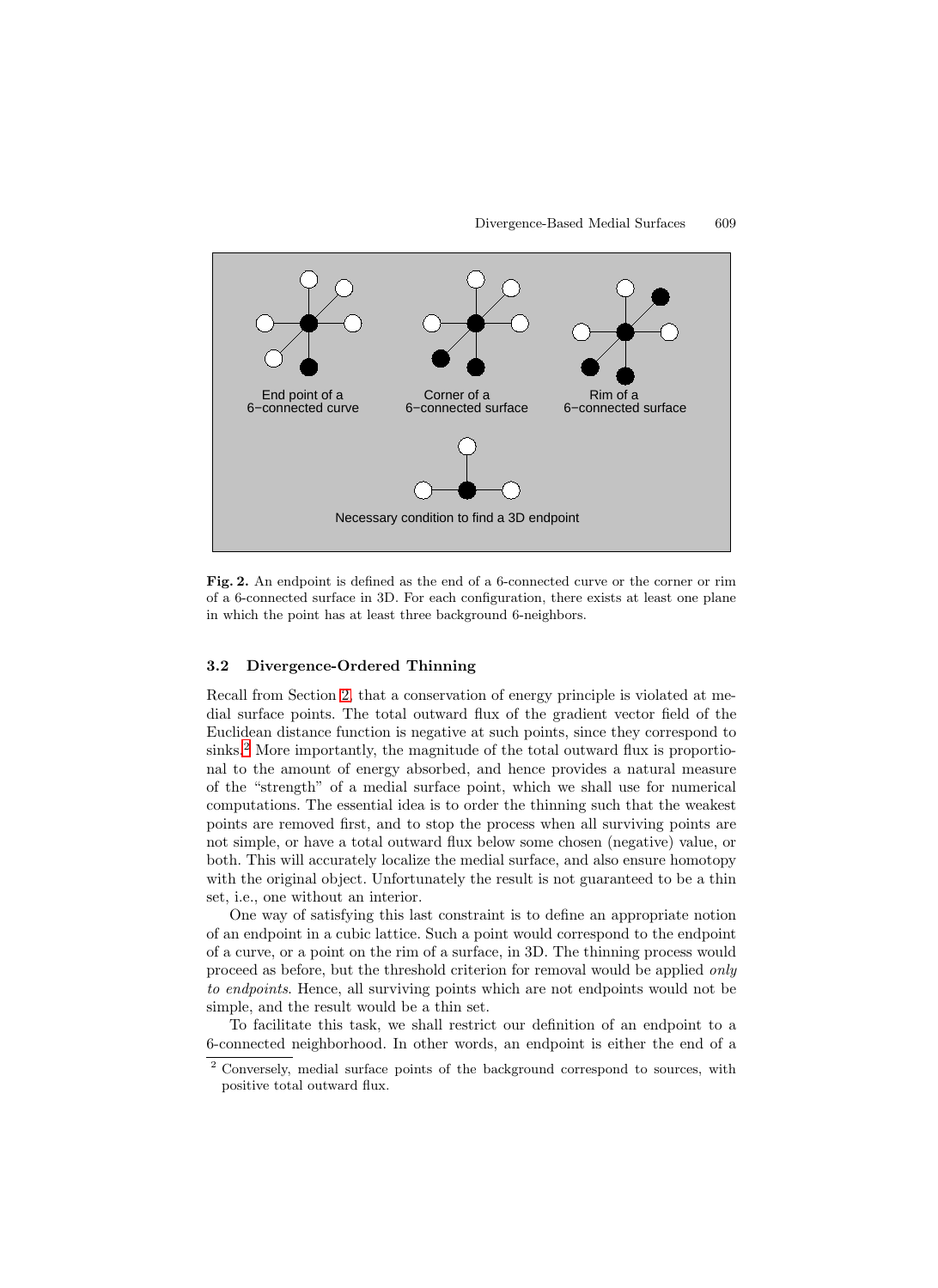6-connected curve, or a corner or point on the rim of a 6-connected surface. It is straightforward to enumerate the possible 6-connected neighborhoods of the endpoint, and to show that they fall into one of three configurations (see Figure [2\)](#page-6-0). Notice that for each configuration, there exists at least one plane in which the point has at least three background 6-neighbors. This gives us a necessary condition to determine if a point is an endpoint according to our definition. Note that before performing this check, one must also verify that the point is simple.

# **3.3 The Algorithm**

The thinning process can be made very efficient by observing that a point which does not have at least one background point as an immediate neighbor cannot be removed, since this would create a hole or a cavity. Therefore, the only potentially removable points are on the border of the object. Once a border point is removed, only its neighbors may become removable. This suggests the implementation of the thinning process using a heap. A full description of the procedure can be found in Algorithm 1.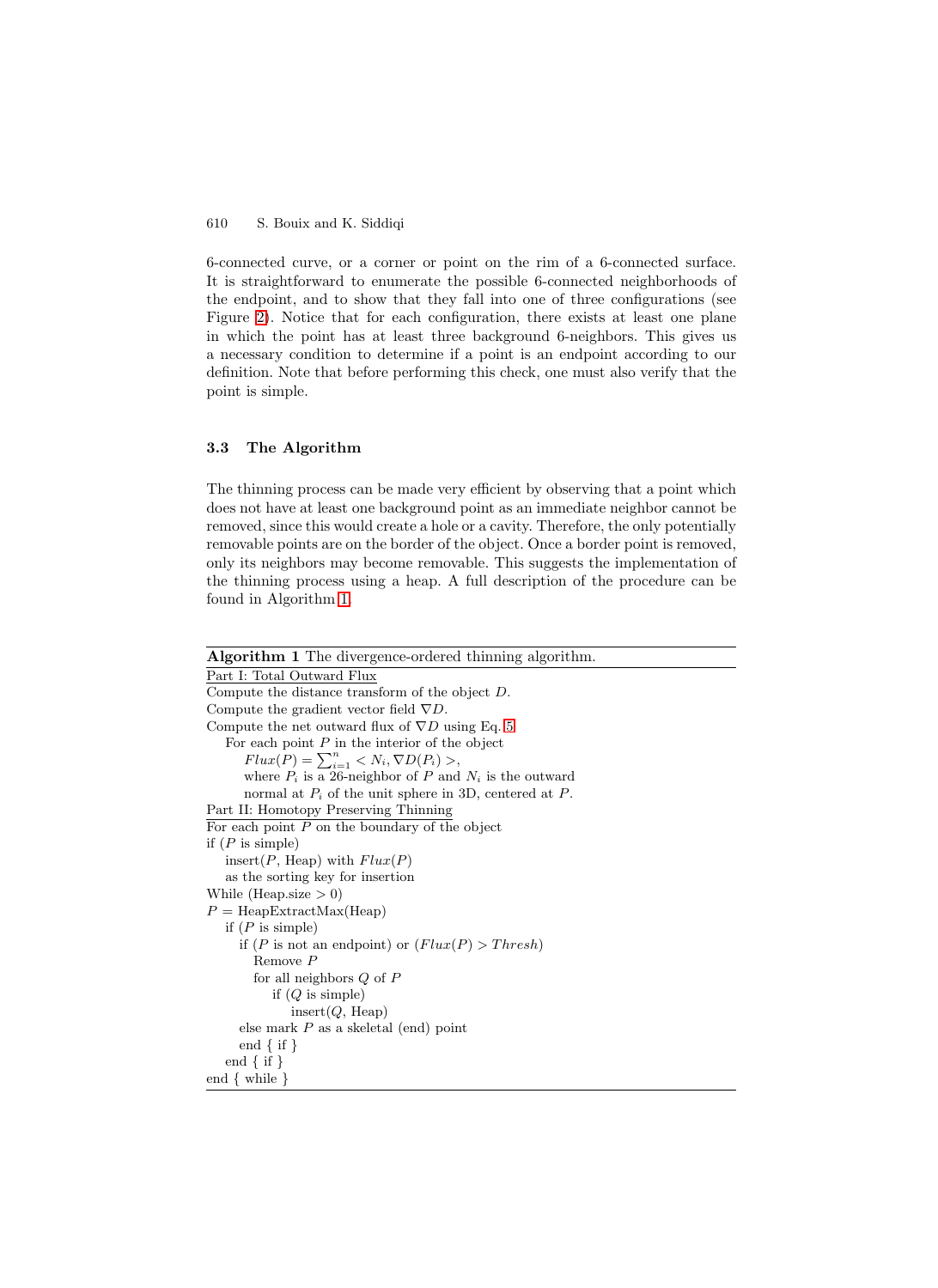<span id="page-8-0"></span>We now analyze the complexity of the algorithm. The computation of the distance transform, the gradient vector field and the total outward flux are all  $\mathcal{O}(n)$  operations. Here *n* is the total number of points in the 3D array. The implementation of the thinning is more subtle. We claim an  $\mathcal{O}(k \log(k))$  worst case complexity, where  $k$  is the number of points in the volumetric object. The explanation is as follows. At first store only the points that are on the outer layer of the object in a heap, using the total outward flux as the sorting key for insertion. The extraction of the maximum from the heap will provide the best candidate for removal. If this point is removable, then delete it from the object and add its simple (potentially removable) neighbors to the heap. A point can only be inserted a constant number of times (at most 26 times for a 26 neighborhood), and insertion in a heap, as well as the extraction of the maximum, are both  $\mathcal{O}(log(l))$  operations, where l is the number of elements in the heap. There cannot be more than  $k$  elements in the heap, because we only have a total of  $k$  points in the volume. The worst case complexity for thinning is therefore  $\mathcal{O}(k \log(k))$ . Hence, the complexity of the algorithm is  $\mathcal{O}(n) + \mathcal{O}(k \log(k))$ .

### **4 Examples**



Fig. 3. FIRST COLUMN: Three views of a cube. SECOND COLUMN: The corresponding medial surfaces computed using the algorithm of [\[19\]](#page-14-0). THIRD COLUMN: The object reconstructed from the medial surfaces in the previous column. FOURTH COLUMN: The corresponding divergence-based medial surfaces. Fifth Column: The object reconstructed from the medial surfaces in the previous column.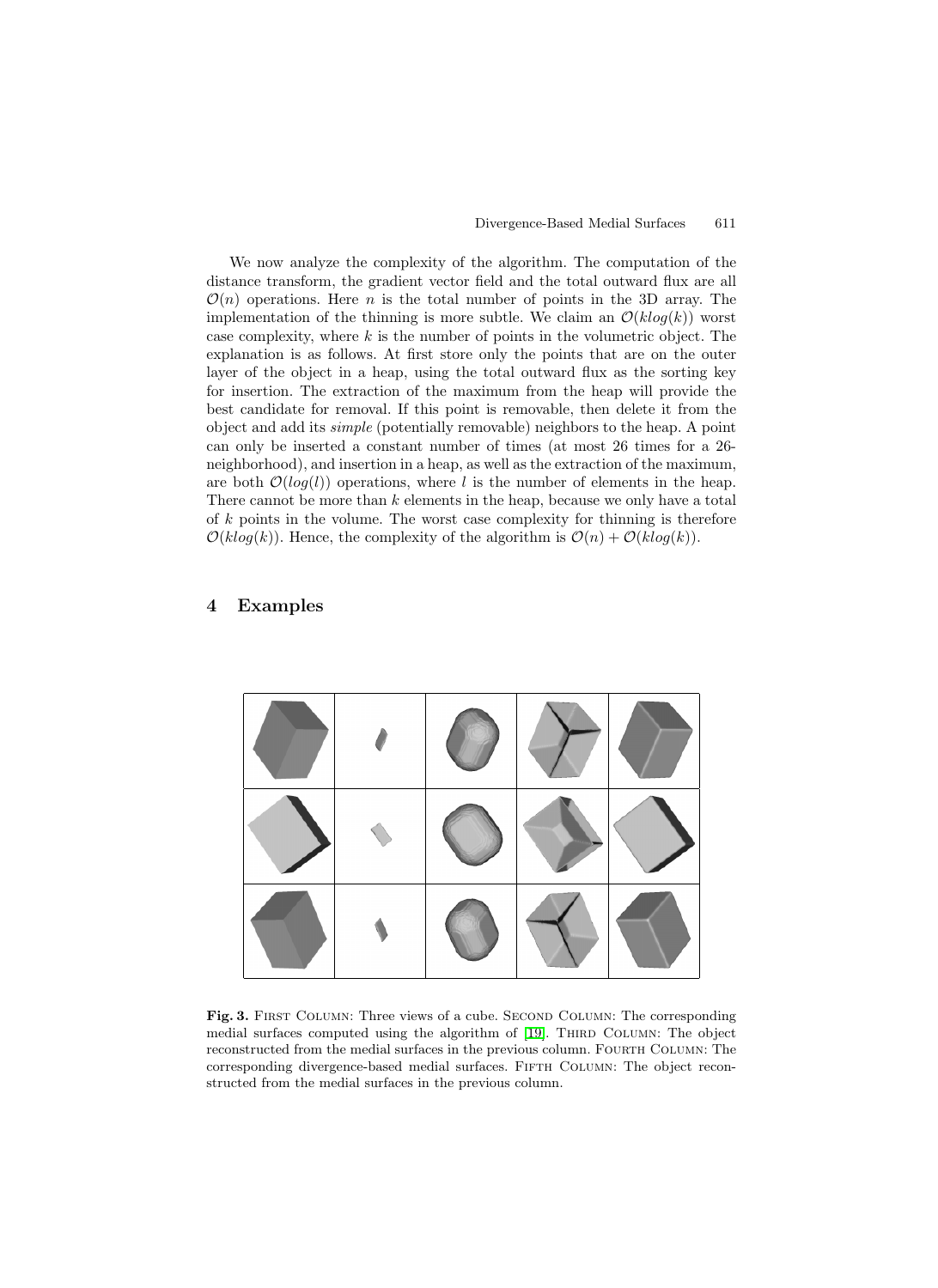We illustrate the algorithm with both synthetic data and volumes segmented from MR and MRA images. In these simulations we have used the D-Euclidean distance transform, which provides a close approximation to the true Euclidean distance function [\[6\]](#page-14-0). The only free parameter is the choice of the divergence value below which the removal of endpoints is blocked. For all examples, this was selected so that approximately 25% of the points within the volume had a lower divergence value.

Figures [3](#page-8-0) and 4 compare our approach with the parallel thinning method introduced by Manzanera et al. [\[19\]](#page-14-0). The results reveal that both frameworks are robust, and yield structures that are homotopic to the underlying object. However, note that the latter method yields only a subset of the "true" medial surface for these data sets, and hence only a coarse approximation to the object is possible. In contrast, a near perfect reconstruction is possible from the divergence-based medial surfaces.

Fig. 4. FIRST COLUMN: Three views of a cylinder. SECOND COLUMN: The correspon-ding medial surfaces computed using the algorithm of [\[19\]](#page-14-0). THIRD COLUMN: The object reconstructed from the medial surfaces in the previous column. Fourth Column: The corresponding divergence-based medial surfaces. FIFTH COLUMN: The object reconstructed from the medial surfaces in the previous column.

Recall from Section [3](#page-4-0) that the computation of the distance transform, its gradient vector field and the total outward flux are all  $\mathcal{O}(n)$  operations. Hence, one may be tempted to simply threshold the divergence map below a certain (negative) value to obtain a medial surface extremely efficiently, as in [\[28\]](#page-15-0). Unfortunately, due to discretization, the result will not always be satisfactory. On the one hand, if the threshold is too high, slight perturbations of the boundary will be represented, and the resulting structure will not be a thin set. On the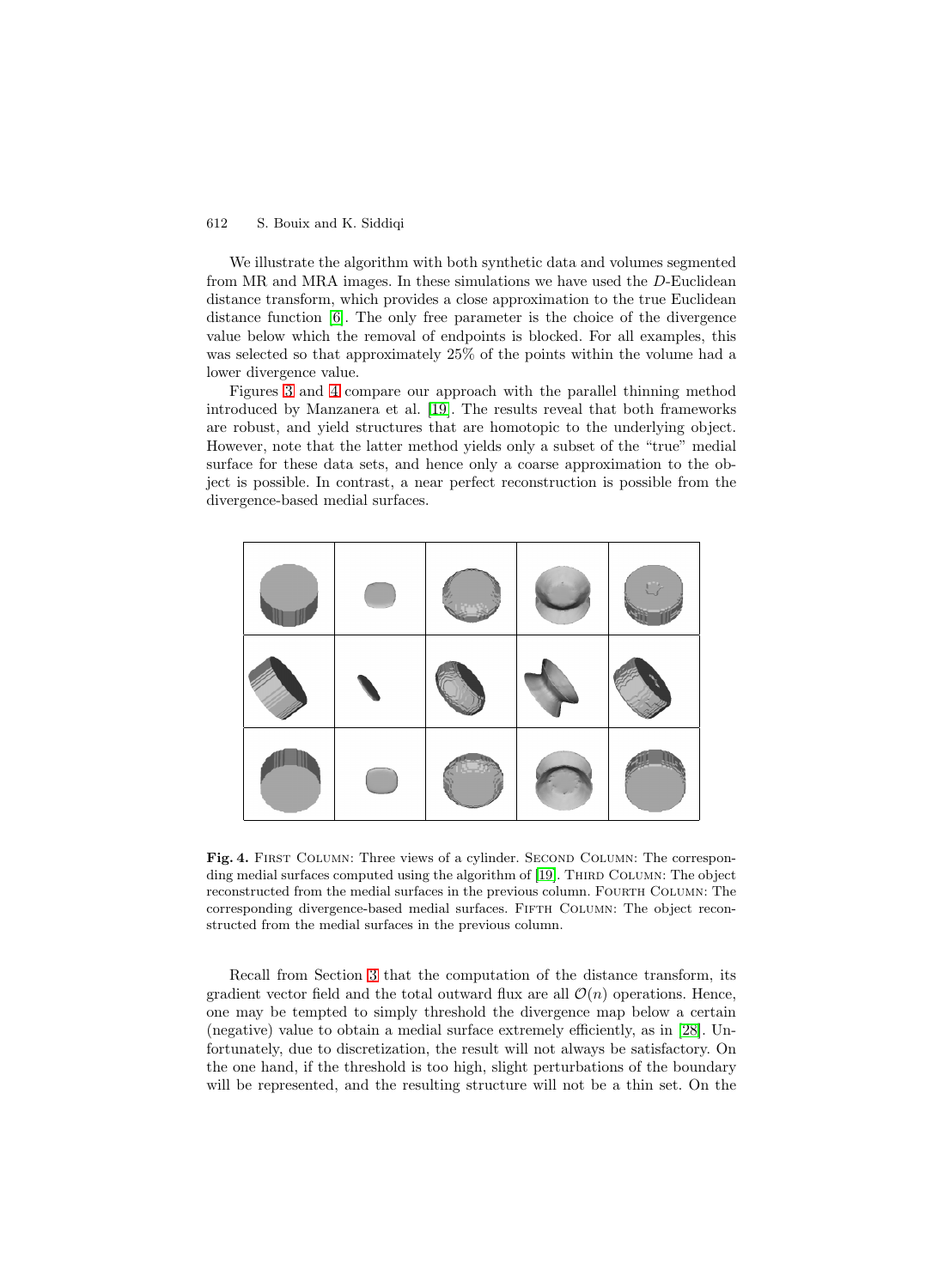

**Fig. 5.** FIRST COLUMN: Four views of the ventricles of a brain, segmented from volumetric MR data using an active surface. Second Column: The corresponding medial surfaces obtained by thresholding the divergence map. THIRD COLUMN: The divergencebased medial surfaces obtained using the same threshold, but with the incorporation of homotopy preserving thinning. Fourth Column: The ventricles reconstructed from the divergence-based medial surfaces in the previous column.

other hand, lowering the threshold can provide a thin set, but at the cost of altering the object's topology. This is illustrated in Figure 5 (second column) where the medial surfaces corresponding to the views in the first column are accurate and thin, but have holes. This motivates the need for the topological constraints along with the characterization of endpoints discussed in Section [3.](#page-4-0) Observe that with the same threshold as before, the divergence-based thinning algorithm now yields a thin structure which preserves topology, Figure 5 (third column). The ventricles reconstructed from the medial surfaces in the fourth column are shown in the fifth column.

Next, we illustrate the robustness of the approach on a (partial) data set of blood vessels obtained from an MRA image of the brain, in Figure [6.](#page-11-0) The blood vessels have complex topology with loops (due to pathologies), and are already quite thin in several places. The bottom row illustrates the accuracy of the method, where the medial surfaces are shown embedded within the original data set. Generically these structures are thin sheets which approach 3D curves when the blood vessels become perfectly cylindrical. In a number of medical applications where the objects are tubular structures, an explicit reduction of the medial surface to a set of 3D curves is of interest [\[11,7,8,](#page-14-0)[33\]](#page-15-0). There is a straightforward modification of our framework which allows this, provided that certain special points on the medial surface have been identified. The essential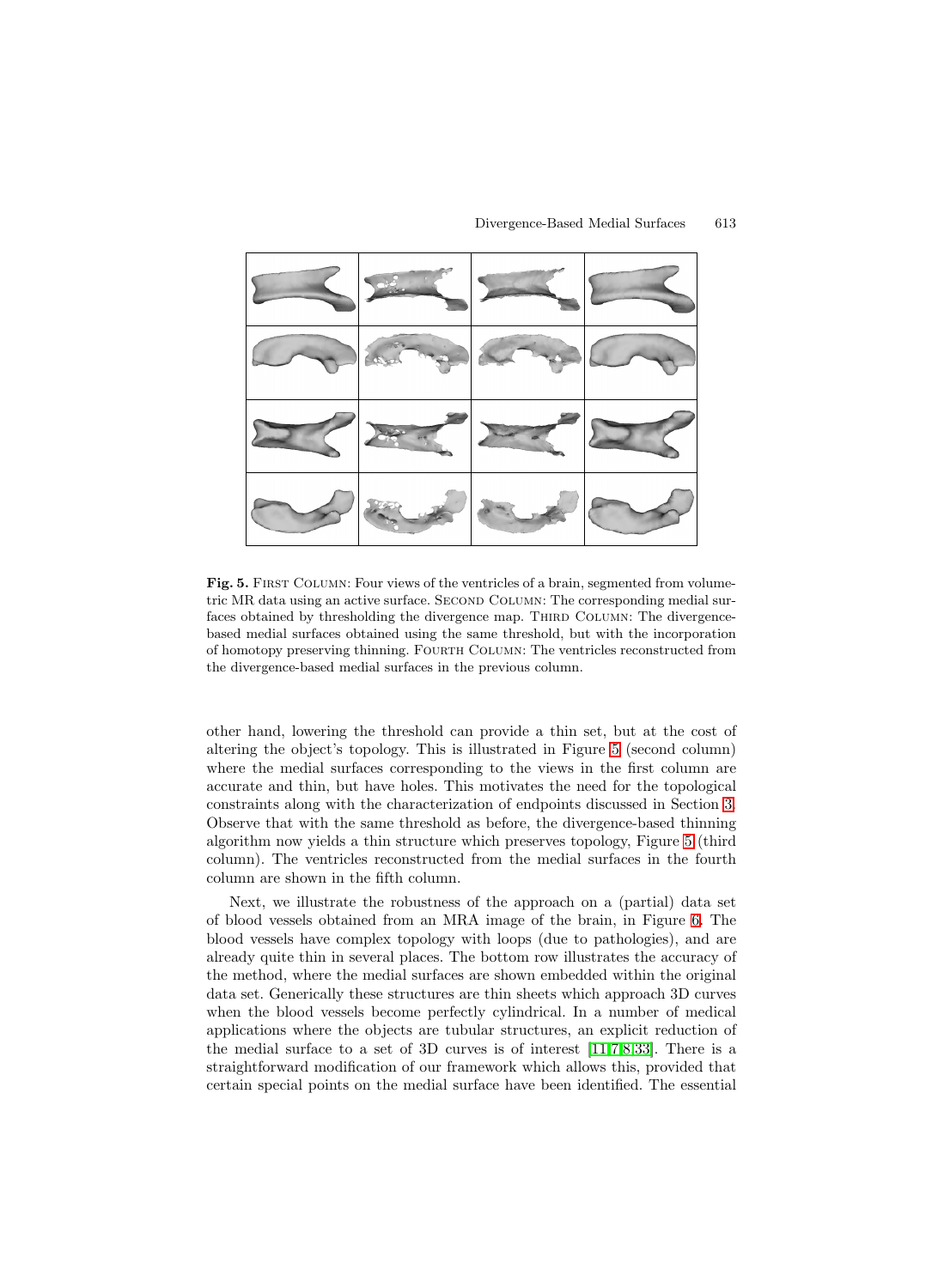<span id="page-11-0"></span>

**Fig. 6.** Top Row: Blood vessels segmented from volumetric MRA data, with magnified parts shown in the middle and right columns. MIDDLE ROW: The corresponding divergence-based medial surfaces. THIRD ROW: The divergence-based medial surfaces (solid) are shown within the vessel surfaces (transparent).

idea is to preserve such special points, but to remove all other simple points in a sequence ordered by their divergence values. This is illustrated for a portion of the vessel data in Figure [7,](#page-12-0) where the endpoints of 3 branches were selected as special points. Observe that the result is now composed of three 1 voxel wide 26-connected 3D digital curves.

As a final example, Figure [8](#page-13-0) illustrates the medial surface of the sulcii of a brain, where we have shown an X, Y and Z slice through the volume. Observe that the medial surface is well localized, and captures the complex topology of the object's shape.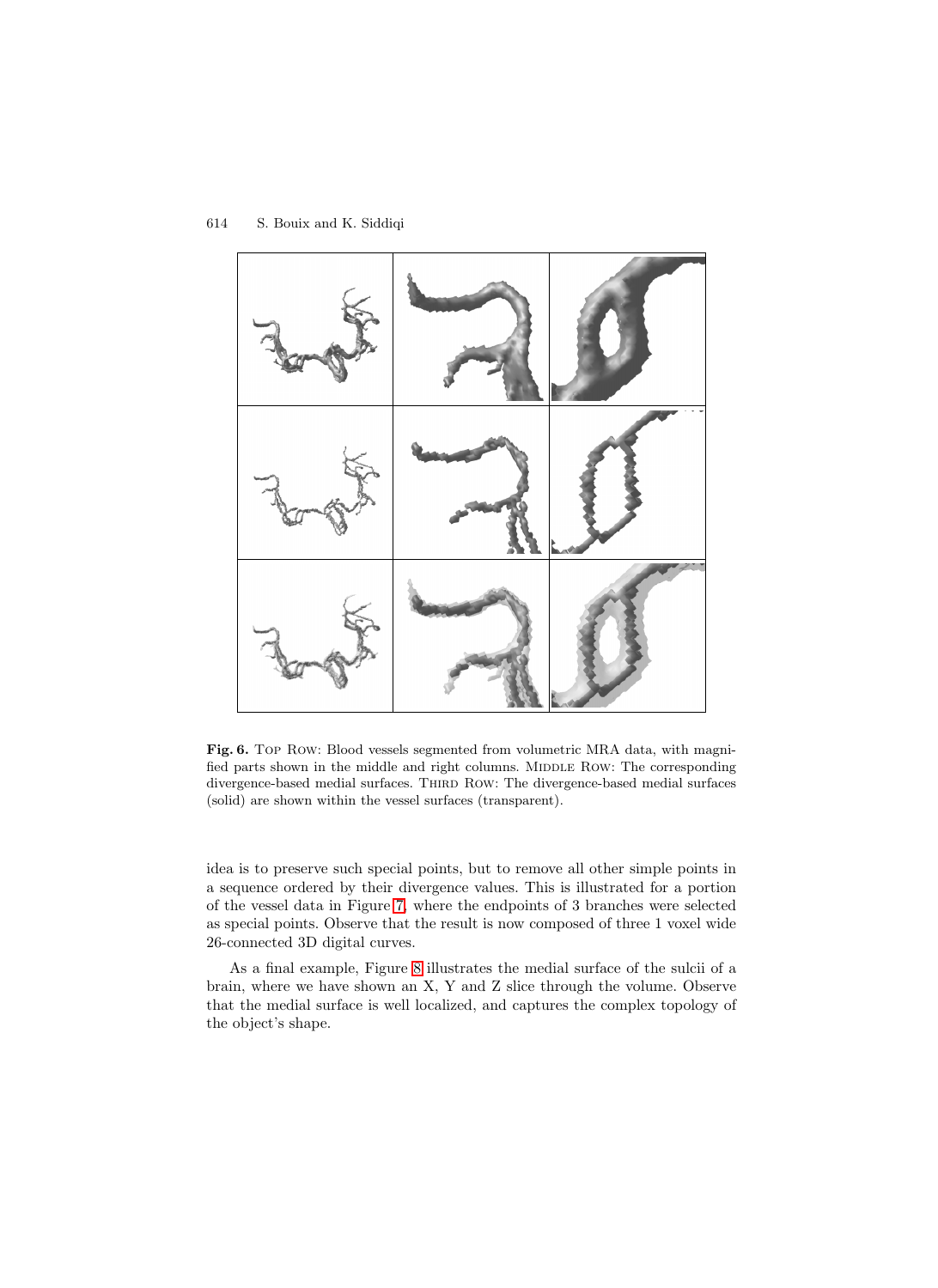<span id="page-12-0"></span>

**Fig. 7.** LEFT COLUMN: Blood vessels segmented from volumetric MRA data, with a magnified portion shown in the second row. MIDDLE COLUMN: The divergence-based 3D curves. Right Column: The divergence-based 3D curves are shown embedded within the vessel data.

## **5 Conclusions**

We have introduced a novel algorithm for computing medial surfaces which is robust and accurate, computationally efficient, invariant to Euclidean transformations and homotopy preserving. The essential idea is to combine a divergence computation on the gradient vector field of the Euclidean distance function to the object's boundary with a thinning process that preserves topology. The characterization of simple (or removable) points is adopted from [\[17\]](#page-14-0), but we have also introduced a notion of an endpoint of a 6-connected structure, in order that the algorithm may converge to a thin set. We have illustrated the advantages of the approach on synthetic and real binary volumes of varying complexity.

We note that in related work, Malandain and Fernandez-Vidal obtain two sets based on thresholding a function of two measures,  $\phi$  and d, to characterize the singularities of the Euclidean distance function [\[18\]](#page-14-0). The first set preserves topology but captures many unwanted details and is not thin, while the second set provides a better approximation to the skeleton or medial surface, but often alters the object's topology. The two sets are combined using a topological reconstruction process. Whereas empirical results have been good, the choice of appropriate thresholds are context dependent. More seriously,  $\phi$  and d, as well as their combination, are all based on heuristics.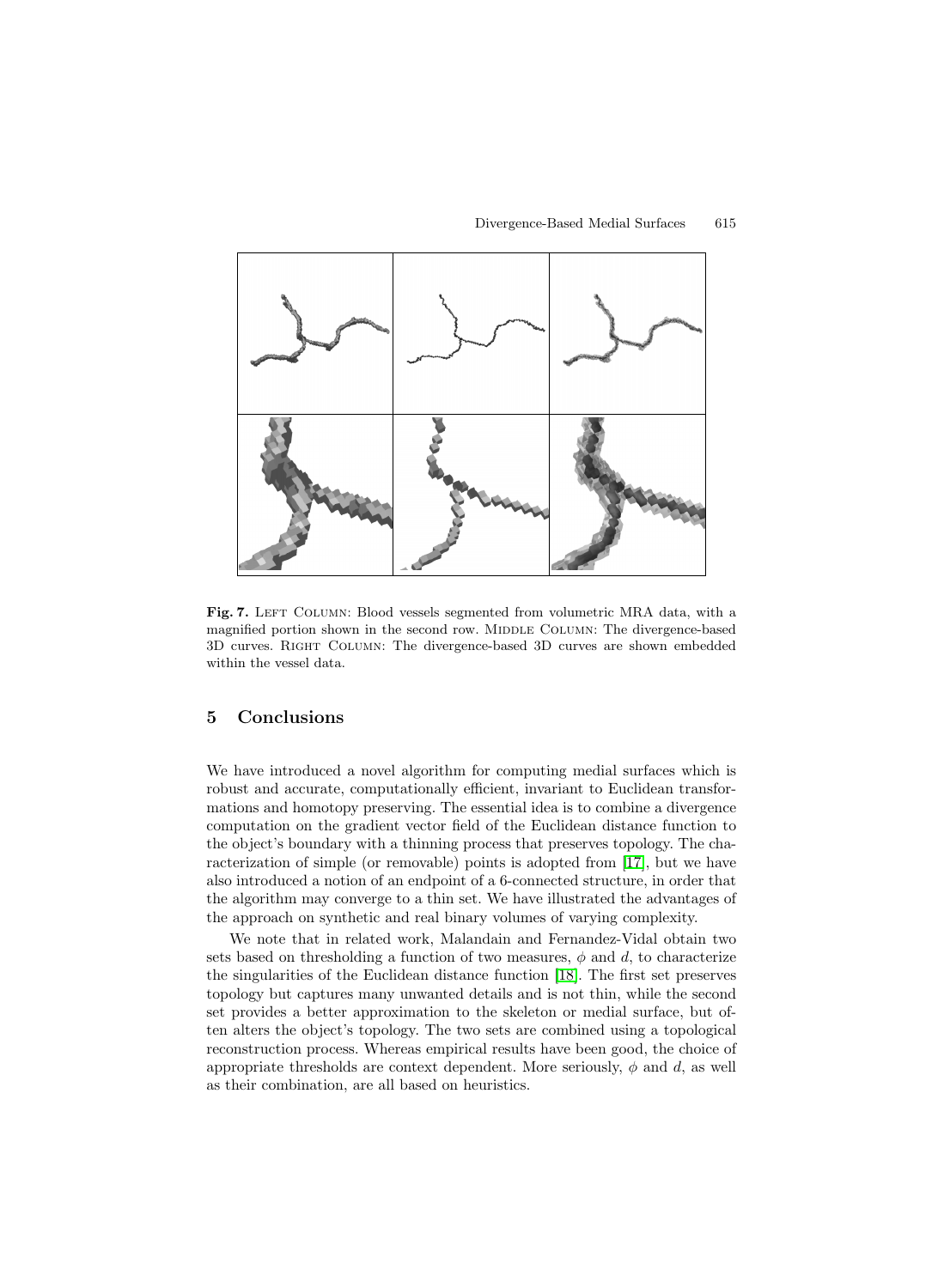<span id="page-13-0"></span>

**Fig. 8.** Top Row: Medial surfaces of the sulcii of a brain, segmented from an MR image. The three columns represent X, Y and Z slices through the volume. The cross section through the medial surface in each slice is shown in black, and the object is shown in grey. BOTTOM ROW: A zoom-in on a selected region of the corresponding slice in the top row, to show detail.

In contrast, our method is rooted in a physics-based analysis of the gradient vector field of the Euclidean distance function, which shows that a conservation of energy principle is violated at medial surface points. This justifies the use of the divergence theorem to compute the total outward flux of the vector field, and to locate points where energy is absorbed. It should be clear that whereas we have focussed on the interior of an object, the medial surface of the background can be similarly obtained by locating points that act as sources, and have positive total outward flux. Furthermore, both medial surfaces can be located with sub-voxel accuracy by using the local gradient vector field to shift the final set of digital points. In related work we have demonstrated this idea for 2D shapes, where a similar framework was used to compute sub-pixel 2D skeletons and skeletal graphs [\[10\]](#page-14-0).

In future work we plan to incorporate the topological classification of [\[17\]](#page-14-0) to parse the medial surface and obtain a more abstract representation of it, e.g., as a graph. We shall also explore the possibility of finding necessary as well as sufficient conditions for defining endpoints in a cubic lattice.

Acknowledgements We are grateful to Allen Tannenbaum and Steve Zucker for collaborations on the hamilton-jacobi formulation. Louis Collins, Georges Le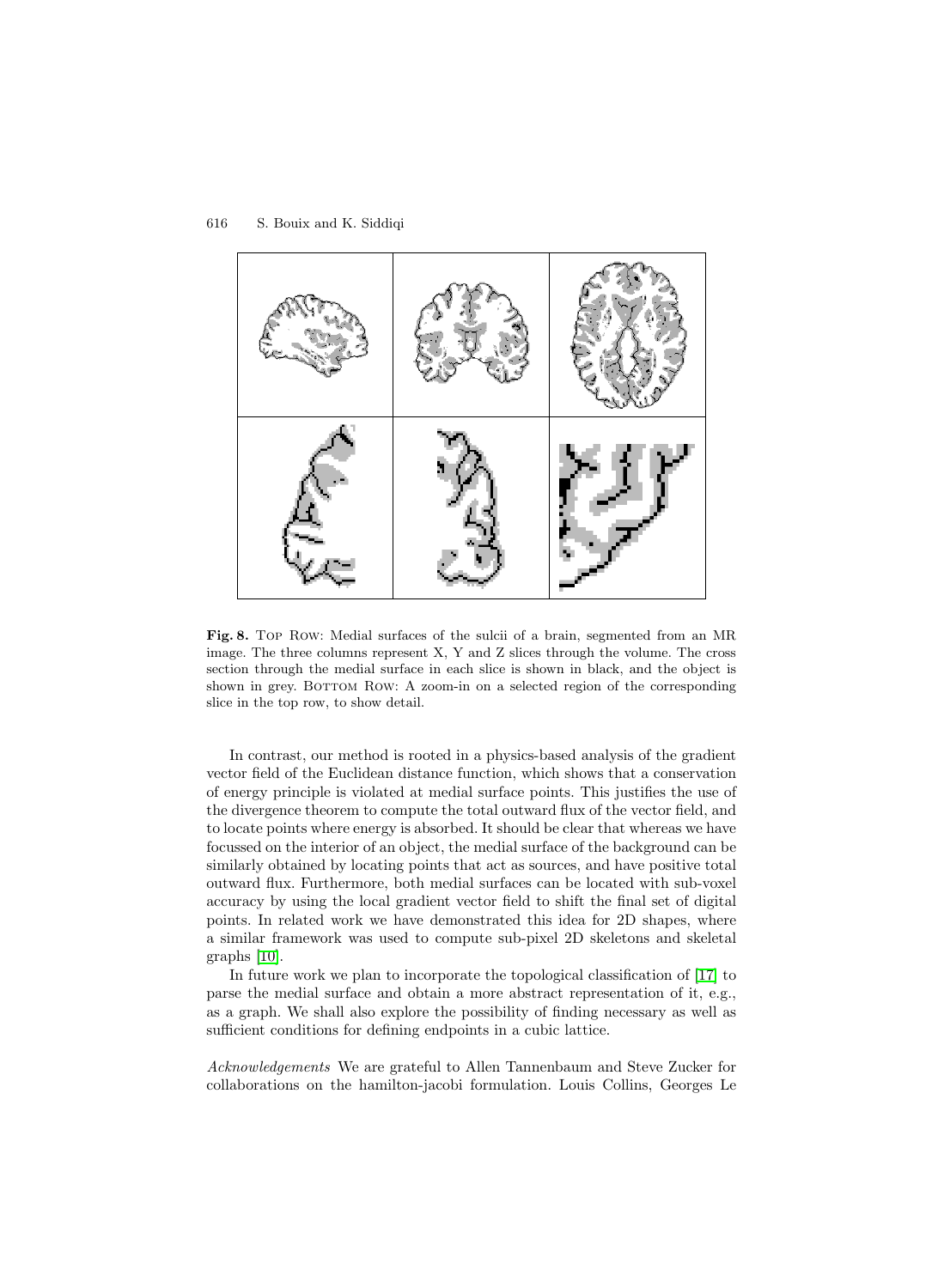<span id="page-14-0"></span>Goualher, Belinda Lee and Terry Peters kindly supplied the medical data. This research was supported by CFI, FCAR and NSERC.

# **References**

- 1. C. Arcelli and G. S. di Baja. Ridge points in euclidean distance maps. Pattern Recognition Letters, 13(4):237–243, 1992.
- 2. C. Arcelli and G. Sanniti di Baja. A width-independent fast thinning algorithm. IEEE PAMI, 7(4):463–474, July 1985.
- 3. V. I. Arnold. Mathematical Methods of Classical Mechanics. Springer-Verlag, 1989.
- 4. G. Bertrand. A parallel thinning algorithm for medial surfaces. Pattern Recognition Letters, 16:979–986, 1995.
- 5. H. Blum. Biological shape and visual science. Journal of Theoretical Biology, 38:205–287, 1973.
- 6. G. Borgefors. Distance transformations in arbitrary dimensions. CVGIP, 27:321– 345, 1984.
- 7. G. Borgefors, I. Nystrom, and G. S. D. Baja. Skeletonizing volume objects part ii: From surface to curve skeleton. In SSPR'98, pages 220–229, 1998.
- 8. G. Borgefors, I. Nystrom, and G. S. D. Baja. Computing skeletons in three dimensions. Pattern Recognition, 32:1225–1236, 1999.
- 9. E. Bullitt, S. Aylward, A. Liu, J. Stone, S. K. Mukherjee, C. Coffey, G. Gerig, and S. M. Pizer. 3d graph description of the intracerebral vasculature from segmented mra and tests of accuracy by comparison with x-ray angiograms. In *IPMI'99*, pages 308–321, 1999.
- 10. P. Dimitrov, C. Phillips, and K. Siddiqi. Robust and efficient skeletal graphs. In CVPR'2000, Hilton Head, South Carolina, June 2000.
- 11. Y. Ge, D. R. Stelts, X. Zha, D. Vining, and J. Wang. Computing the central path of the colon from ct images. In SPIE International Symposium on Medical Imaging, volume 3338(1), pages 702–713, San Francisco, 1998.
- 12. J. A. Goldak, X. Yu, and A. K. abd Lingxian Dong. Constructing discrete medial axis of 3-d objects. Int. Journal of Computational Geometry and Applications, 1(3):327–339, 1991.
- 13. J. Gomez and O. Faugeras. Reconciling distance functions and level sets. Technical Report TR3666, INRIA, April 1999.
- 14. T.-C. Lee and R. L. Kashyap. Building skeleton models via 3-d medial surface/axis thinning algorithm. CVGIP: Graphical Models and Image Processing, 56(6):462– 478, November 1994.
- 15. F. Leymarie and M. D. Levine. Simulating the grassfire transform using an active contour model. IEEE PAMI, 14(1):56–75, jan 1992.
- 16. A. Liu, E. Bullitt, and S. M. Pizer. 3d/2d registration via skeletal near projective invariance in tubular objects. In MICCAI'98, pages 952–963, 1998.
- 17. G. Malandain, G. Bertrand, and N. Ayache. Topological segmentation of discrete surfaces. Int. Journal of Computer Vision,  $10(2):183-197$ , 1993.
- 18. G. Malandain and S. Fernandez-Vidal. Euclidean skeletons. Image and Vision Computing, 16:317–327, 1998.
- 19. A. Manzanera, T. M. Bernard, F. Preteux, and B. Longuet. Medial faces from a concise 3d thinning algorithm. In  $ICCV'99$ , pages 337–343, Kerkyra, Greece, September 1999.